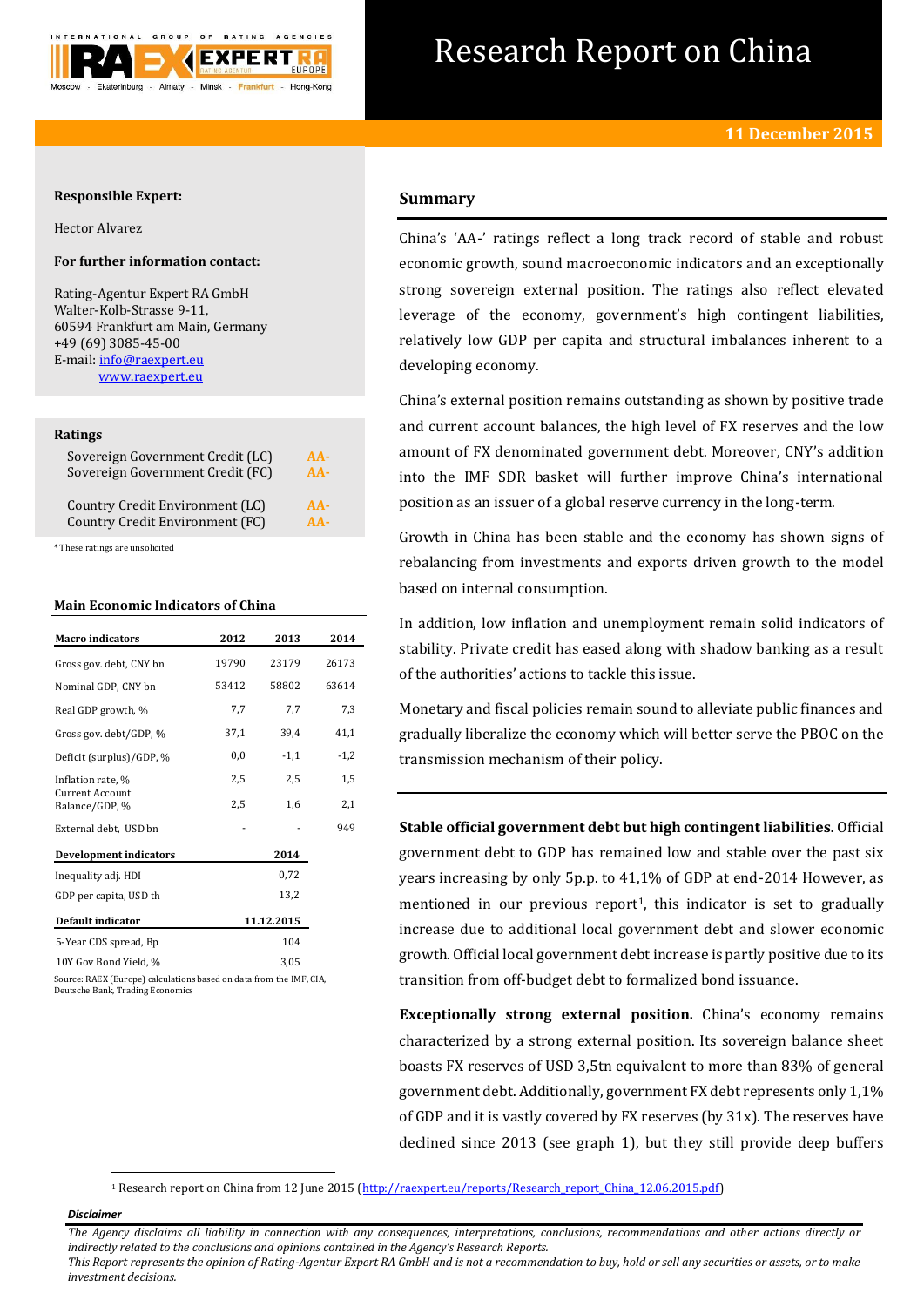

**Graph 1:** FX reserves, USD tn





**Graph 2:** Net errors and omissions, USD bn





Source: RAEX (Europe) calculations based on data from the National Bureau of Statistics of the People's Republic of China

against most possible risks and place China among the top net creditor nations of the world.

China's current account has presented an average annual surplus of 2,8% of GDP over the last six years. Furthermore, the country's trade surplus was 3,7% of GDP in 2014 and 2,5% of GDP in 2013.

The Bank for International Settlements real effective exchange rate calculation shows that the CNY has been continuously appreciating in real terms to a stage that is no longer considered undervalued<sup>2</sup>, it is more internationalized and becoming more freely traded. These, among other factors, led to the inclusion of the CNY in the SDR basket. However, the exchange rate is still managed by the monetary authorities and is far from a free floating system.

Capital controls exercised by China lead to significant capital flight in addition to official capital flows. China's balance of payments under the "errors and omissions" account has been negatively accumulating since 2012 reflecting an outflow of unaccounted funds exceeding USD 300bn (see graph 2).

**Moderating but stable economic growth.** Economic growth in China has been solid and stable for the past two decades. GDP growth in 2014 was 7,4%. Although it is projected to slowdown in the medium term, this is partly a result of the authorities' actions to rebalance the economy from a credit and investment-based model to a consumer-based model (see graph 3).

**Lower inflation and stable unemployment.** Inflation has decelerated in 2015 caused by supply side shocks due to lower food and energy prices and not necessarily reflecting the economic slump in the country. Besides, unemployment has been historically low and stable (4,1% in 2014).

**Private credit, including shadow banking, has been curbed.** The investment-driven economic growth model in China leads to high leverage. Bank´s assets to GDP were about 280% at end-2014 and the volume of private credit from the banking sector was 169% of GDP in 2014, excluding shadow banking. However, credit growth has eased due to tighter financial conditions and actions by the authorities to regulate shadow banking activities, as well as gradual rebalancing of the economy towards a consumption-driven growth.

The banking system is profitable with an average ROA of 1,2% in 2014 and is moderately concentrated - 30,1% of the total assets are concentrated in the three largest banks. The official reported figure of non-performing

 $\overline{a}$ <sup>2</sup> See the previous research report for further explanation and a chart of the REER.

Research report on China from 12 June 2015 [\(http://raexpert.eu/reports/Research\\_report\\_China\\_12.06.2015.pdf\)](http://raexpert.eu/reports/Research_report_China_12.06.2015.pdf)

### *Disclaimer*

*The Agency disclaims all liability in connection with any consequences, interpretations, conclusions, recommendations and other actions directly or indirectly related to the conclusions and opinions contained in the Agency's Research Reports.*

*This Report represents the opinion of Rating-Agentur Expert RA GmbH and is not a recommendation to buy, hold or sell any securities or assets, or to make investment decisions.*